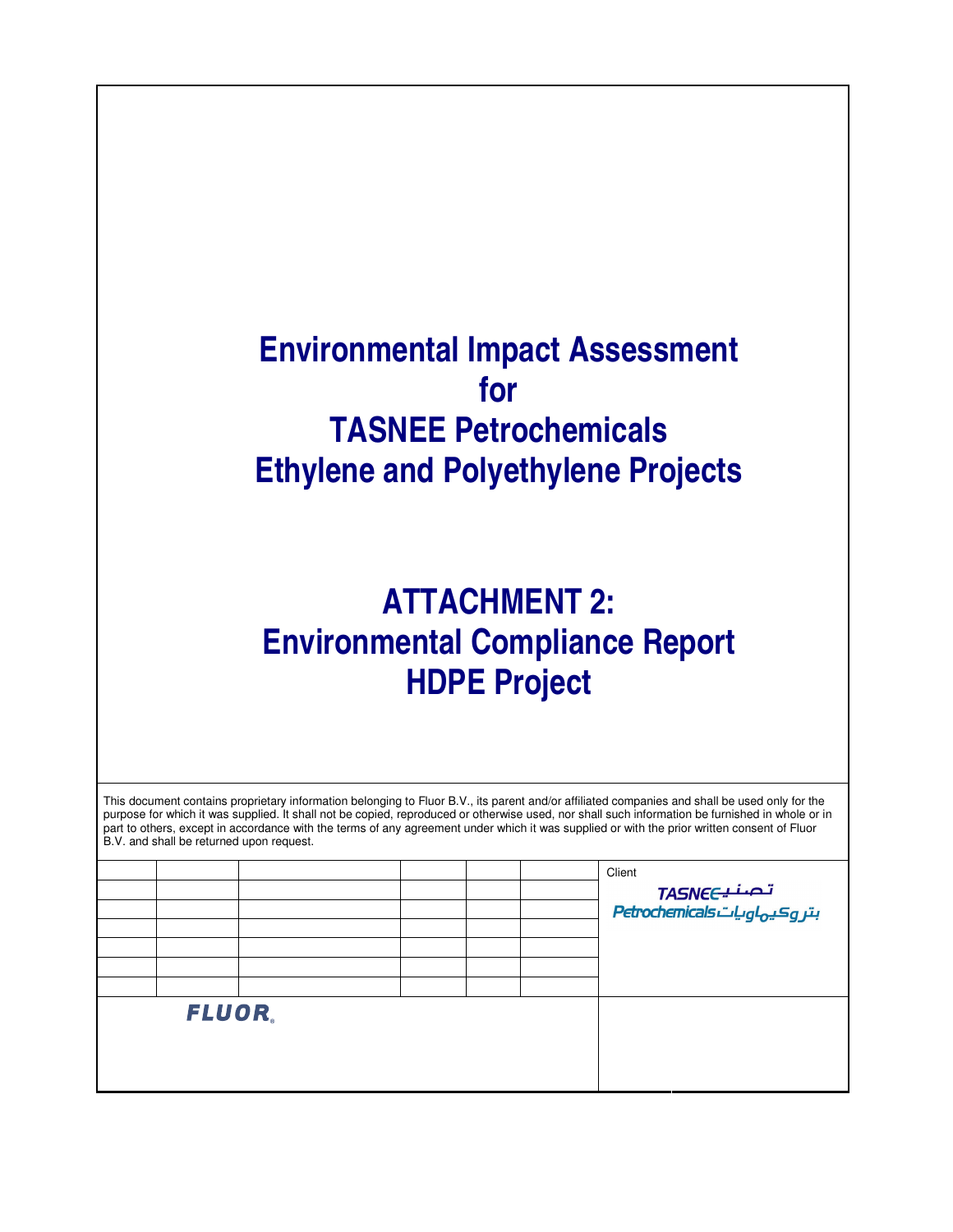## **Environmental Compliance Report** for **TASNEE Petrochemicals HDPE Project**

# **TASNEE Petrochemicals Al-Jubail Saudi Arabia**

This document contains proprietary information belonging to Fluor B.V., its parent and/or affiliated companies and shall be used only for the purpose for which it was supplied. It shall not be copied, reproduced or otherwi part to others, except in accordance with the terms of any agreement under which it was supplied or with the prior written consent of Fluor B.V. and shall be returned upon request.

|              |             |                    |          |              |       | Client                  |                           |
|--------------|-------------|--------------------|----------|--------------|-------|-------------------------|---------------------------|
|              |             |                    |          |              |       |                         |                           |
| 0            | 31-Oct-05   | <b>First issue</b> | $MJ$ $M$ | GX           |       |                         |                           |
| <b>ISSUE</b> | <b>DATE</b> | <b>DESCRIPTION</b> | BY       | <b>СНҚ'Ф</b> | APP'D |                         |                           |
|              | FLUOR.      |                    |          |              |       | <b>SHEET</b><br>1 of 13 | DOC. NO.<br>E-202-REP-002 |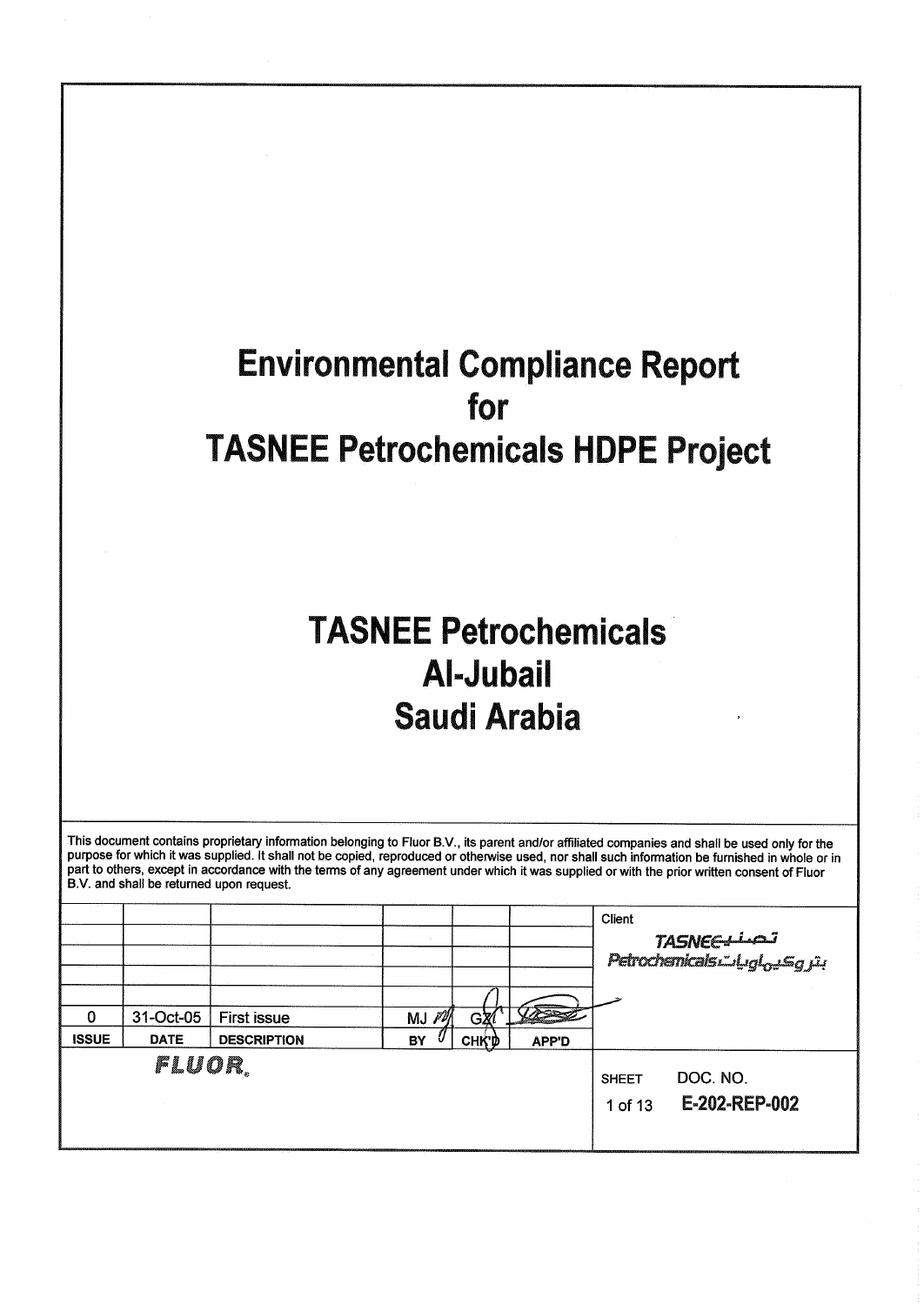## **TABLE OF CONTENTS**

| 0           |     |  |
|-------------|-----|--|
| $\mathbf 1$ |     |  |
|             |     |  |
|             | 12  |  |
| 2           |     |  |
|             | 21  |  |
|             | 2.2 |  |
| 3           |     |  |
|             |     |  |
|             | 3.2 |  |
| 4           |     |  |
| 5           |     |  |

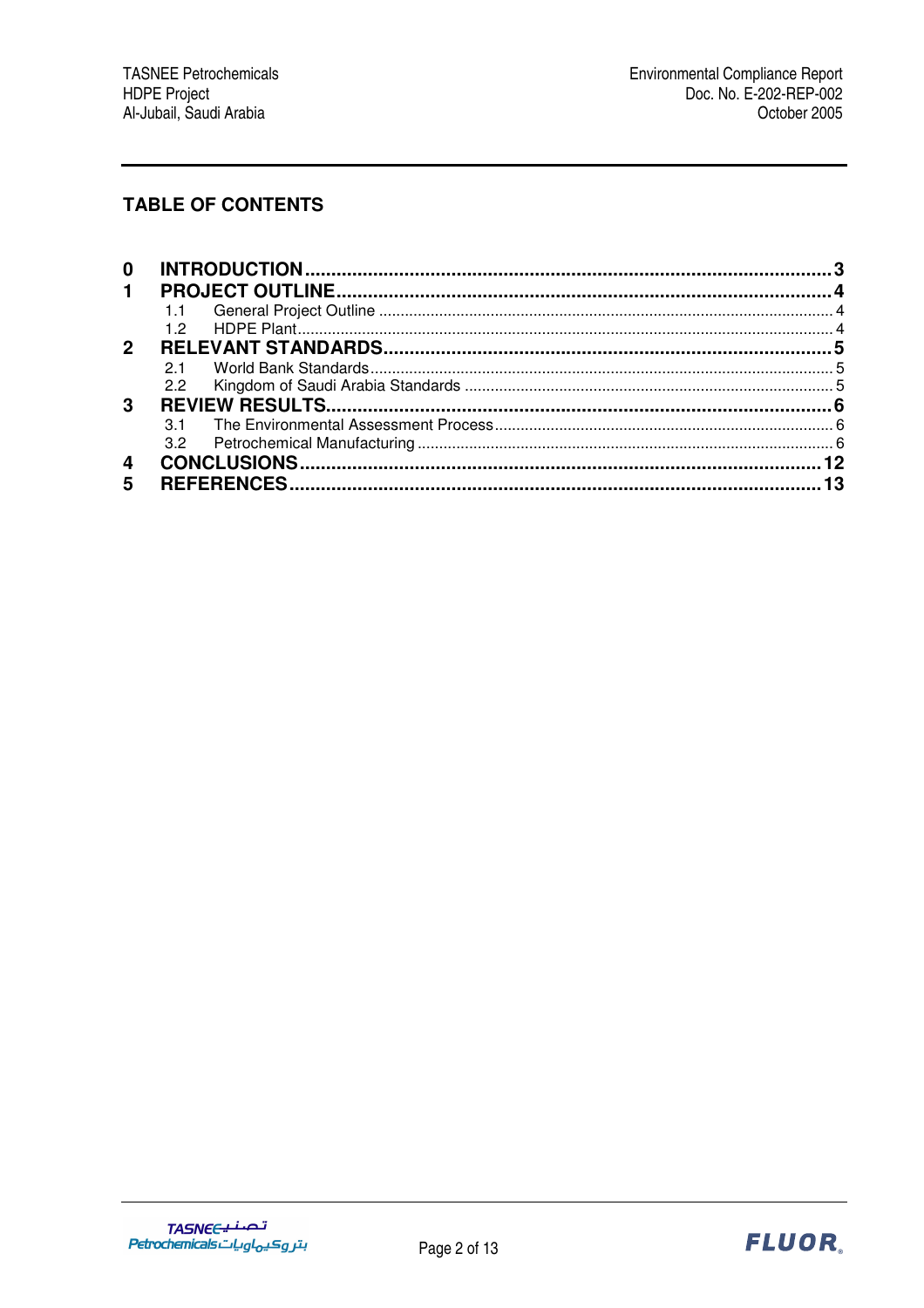## **0 INTRODUCTION**

This report describes the results of a review of the environmental aspects of the design of the TASNEE Petrochemicals HDPE Project in conjunction with the World Bank Group (WB) Environmental Standards and the Royal Commission Environmental Regulations for Jubail and Yanbu Industrial Cities of the Kingdom of Saudi Arabia (KSA). The review has focused on the standards that are relevant for the TASNEE Petrochemicals HDPE Project. A comparison between the relevant standards of the WB, KSA and the design of the plant has been made and the results are presented in this report.

The WB standards have been taken as the starting point for the comparison. Relevant WB standards have been inventoried and listed and KSA equivalent standards have been looked for. The design is compliant with all relevant KSA standards.

The following two situations have been distinguished:

- 1. A KSA standard is equal to or more stringent than the WB standard
- 2. A KSA standard is less stringent than the WB standard or no KSA standard has been defined

In situation 1 the design will comply with the WB standards. For situation 2 the contractor's design approach has been indicated.

This report starts with a brief project outline in Chapter 1. In Chapter 2 the relevant standards are listed and in Chapter 3 the review results are discussed. In Chapter 4 the conclusions are summarized and finally Chapter 5 contains a list of references.

#### **Abbreviations/ Acronyms used**

| EA          | Environmental Assessment                          |
|-------------|---------------------------------------------------|
| EIR         | <b>Environmental Information Report</b>           |
| HAP         | Hazardous Air Pollutant                           |
| KSA         | Kingdom of Saudi Arabia                           |
| <b>OSBL</b> | <b>Outside Battery Limit</b>                      |
| RC.         | Royal Commission                                  |
| <b>RCER</b> | <b>Royal Commission Environmental Regulations</b> |
| <b>VOC</b>  | Volatile Organic Compound                         |
| <b>WB</b>   | The World Bank Group                              |

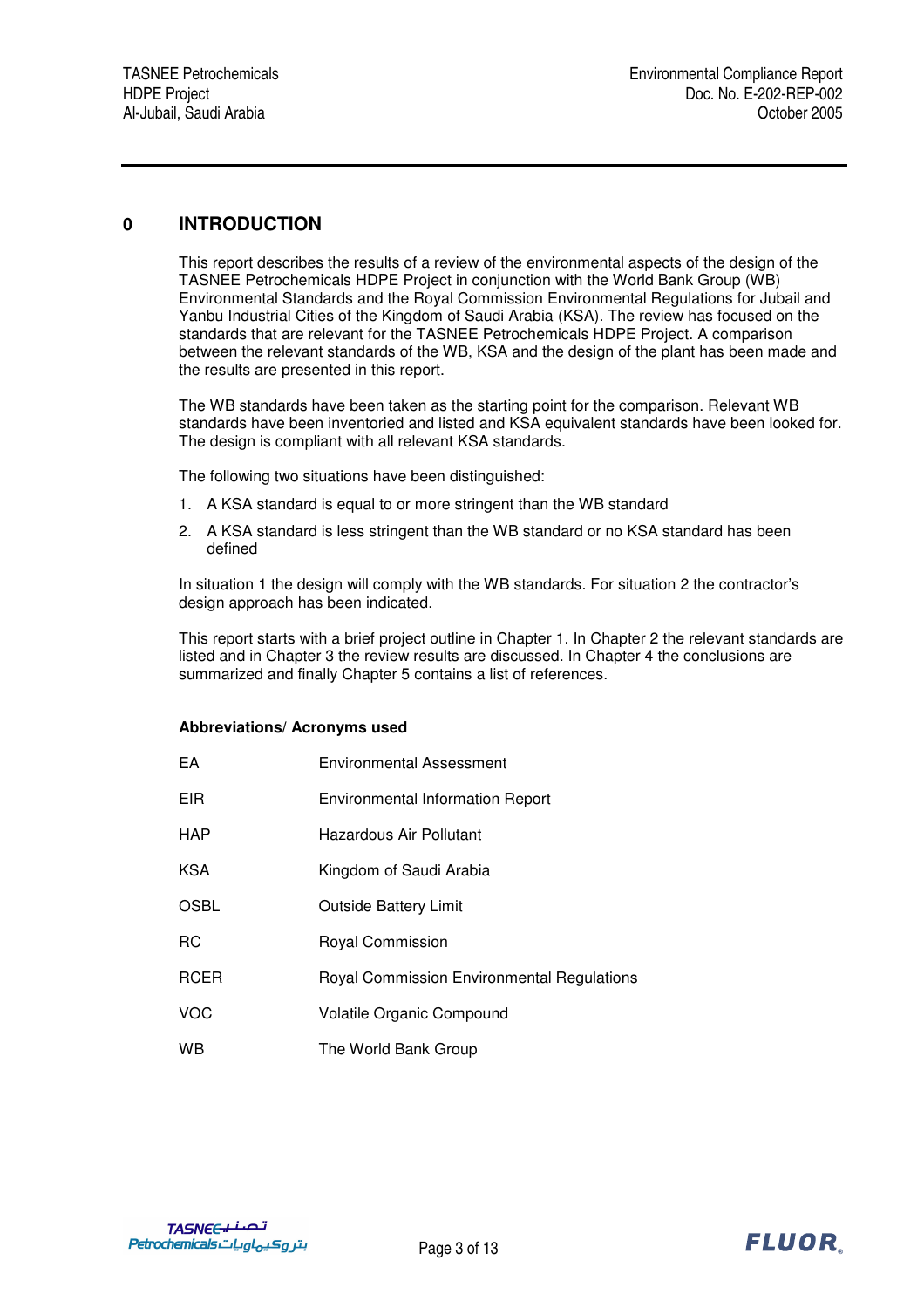## **1 PROJECT OUTLINE**

### **1.1 General Project Outline**

TASNEE Petrochemicals intends to expand their existing petrochemical complex at Al-Jubail in the Kingdom of Saudi Arabia. This complex comprises of a 450,000 ton per annum (t/a) propylene and polypropylene facility and will be expanded by adding the following process units:

- $\bullet$  1,000,000 t/a ethylene plant,
- 800,000 t/a polyethylene plant
- 1,800,000 t/a methanol plant with co-production of 365,000 t/a of carbon monoxide
- 504,000 t/a acetic acid plant
- 255,000 t/a vinyl acetate monomer plant
- along with associated utilities and offsites

This project is being developed by TASNEE Petrochemicals together with other partners. This Environmental Compliance Report only refers to the HDPE plant which is part of the polyethylene plant.

#### **1.2 HDPE Plant**

The polyethylene plant shall comprise of 2 polyethylene units. One unit shall produce 400,000 t/a of HDPE and the other shall produce 400,000 t/a of LDPE. The HDPE unit shall utilize Basell's Hostalen ACP (Advanced Cascade Process) technology.

For the ACP process catalyst is supplied by an external party and unloaded into catalyst storage vessels which feed the polymerization reactor through a catalyst dosing device after further dilution with hexane. Reactor feed comprising of ethylene, co-monomer & hydrogen is continuously fed to 3 reactors operated in series for multimodal production. Hexane solvent is pumped to the reactor. Hexane is recovered downstream from the powder product and recycled back to the reactors. Co-catalyst is added to the recycle hexane stream. Polymerization occurs at a pressure of 5 to 10 bar and at a temperature of 75 - 90°C. The heat of reaction is removed with cooling water. The polymer slurry flows out of the reactor and the powder and the mother liquor are separated initially in a centrifuge and later on by using fluidized bed dryers. The powder is then sent to the extruder for pelletizing. In order to manufacture colored grades a dedicated extruder sized for plant design capacity with necessary downstream equipment is also presently envisaged.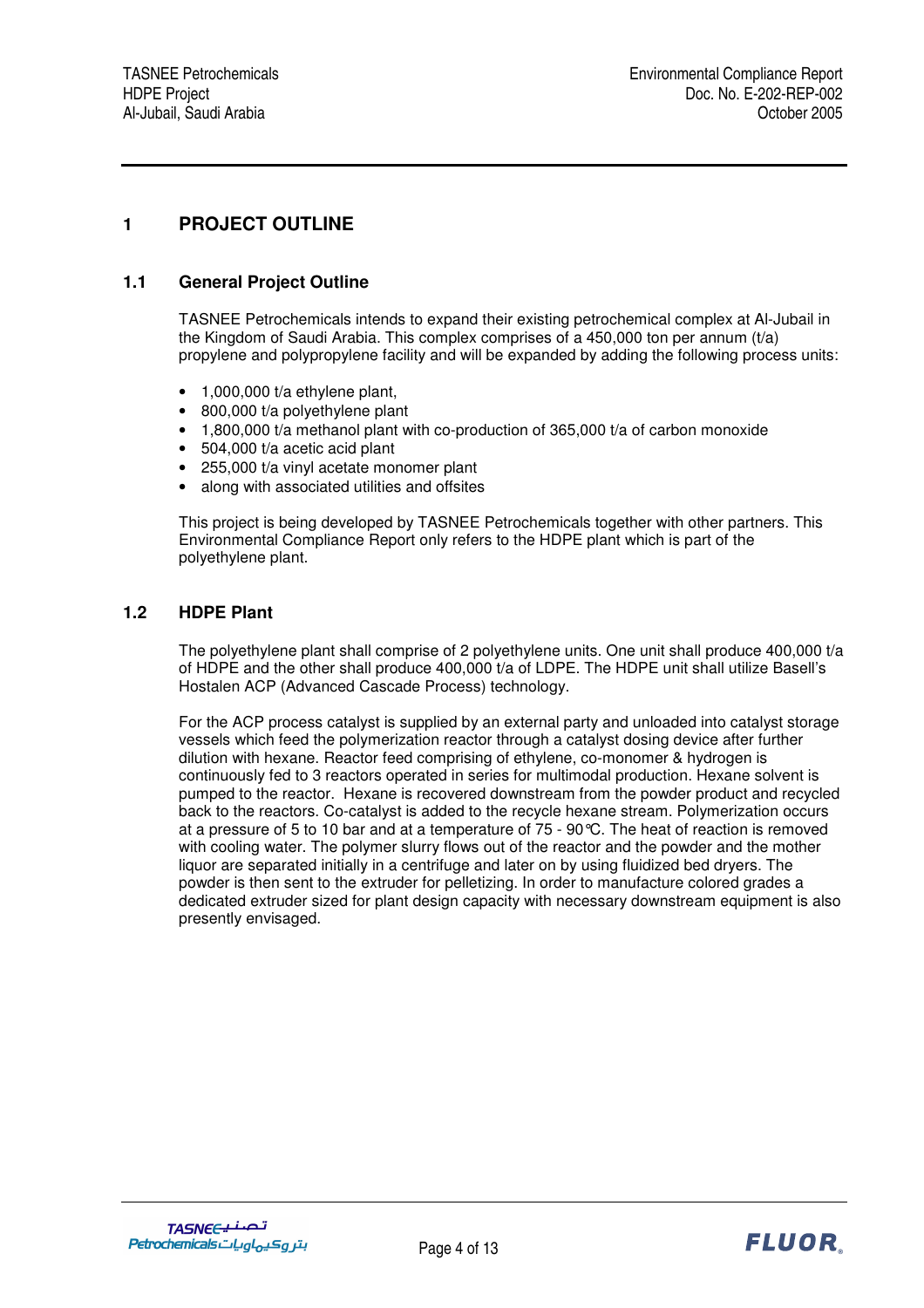## **2 RELEVANT STANDARDS**

### **2.1 World Bank Standards**

The World Bank Group's "Pollution Prevention and Abatement Handbook" (Handbook, ref. 1) effective July 1998 contains the relevant WB standards. The Handbook consists of three major sections. The first deals with an overview of key policy lessons in pollution management. The second contains guidelines mainly meant for local government policy makers on establishing a sound environmental policy. The third part contains the Project Guidelines.

Possible relevant guidelines are to be found in:

- Part II: Implementing Policies in Practice
	- The Environmental Assessment Process
- Part III: Project Guidelines
	- **Principles of Industrial Pollution Management**
	- **•** Monitoring
- Airborne Particulate Matter
- Nitrogen Oxides
- **Sulfur Oxides**
- Airborne Particulate Matter: Pollution Prevention and Control
- Nitrogen Oxides: Pollution Prevention and Control
- Sulfur Oxides: Pollution Prevention and Control
- Industrial Estates
- Petrochemical Manufacturing
- General Environmental Guidelines

Although the most explicit standards applicable for the TASNEE Petrochemicals HDPE Project can be found in the section on Petrochemical Manufacturing, the section on the Environmental Assessment Process has been reviewed as well.

The other mentioned sections have been reviewed for reference only.

## **2.2 Kingdom of Saudi Arabia Standards**

The relevant standards from the local authorities are contained in the "Royal Commission Environmental Regulations 2004" (RCER, ref. 2). The RCER have been compiled by the Environmental Control Department of the Royal Commission for Jubail and Yanbu Industrial Cities.

The RCER consists of two volumes. Volume 1 provides an overview of the environmental regulatory system and lists the standards and regulations. Volume 2 outlines the requirements for the environmental permit package and contains the forms to be used for the permit application.

For the TASNEE Petrochemicals HDPE Project an Environmental Information Report (ref. 3) has been prepared to demonstrate compliance of the design with the KSA standards and to apply for an Environmental Consent to Construct and an Environmental Permit to Operate.

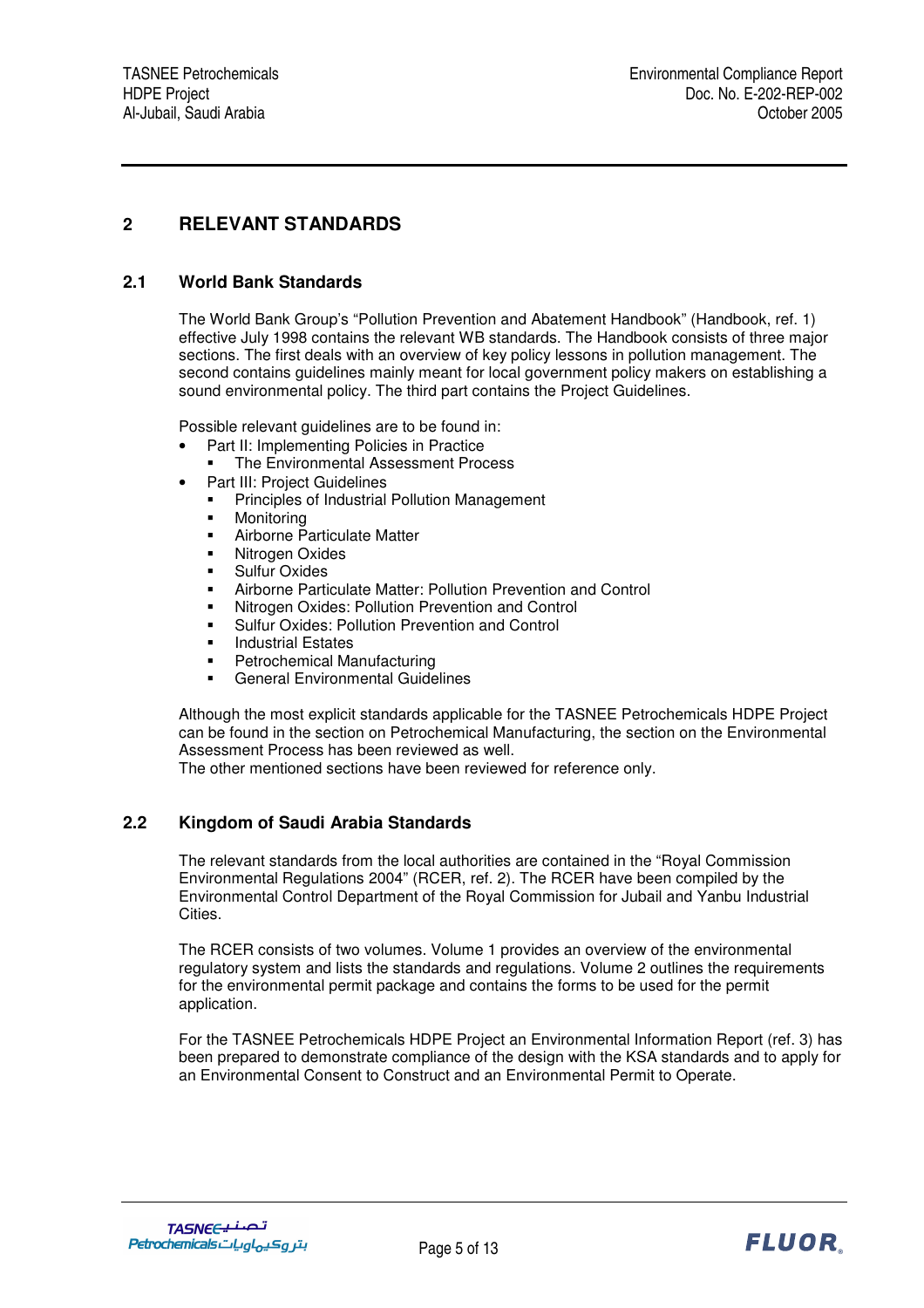## **3 REVIEW RESULTS**

### **3.1 The Environmental Assessment Process**

The environmental assessment (EA) process is one of the tools of the World Bank to enhance projects by helping prevent, minimize, mitigate or compensate any adverse environmental or social impacts. The EA process is executed in stages.

Stage 1 is a screening of the project's potential environmental and social impacts and assigns the project in one of three categories:

- Category A: full EA is required
- Category B: no full EA is required, but some environmental analysis is necessary
- Category C: no EA or environmental analysis is required

Since typical category B projects entail rehabilitation, maintenance or upgrading rather than new construction, it can be concluded that the TASNEE Petrochemicals HDPE Project is likely to be classified as a category A project.

The subsequent stages 2 through 5 comprise of scoping, EA report preparation, EA review by the Bank and project implementation.

Although the above procedure will not be followed for the TASNEE Petrochemicals HDPE Project, an Environmental Information Report has been prepared in conformity with the KSA standards.

This Environmental Compliance Report fills the gap between the EA process and the Environmental Information Report.

## **3.2 Petrochemical Manufacturing**

The section of the Handbook on Petrochemical Manufacturing provides the most explicit environmental standards applicable to the TASNEE Petrochemicals HDPE Project.

The relevant standards are presented in the tables below. Also the applicable equivalent KSA standard is presented and the situation is categorized into situation 1 or 2 as explained in the introduction:

- 1. A KSA standard is equal to or more stringent than the WB standard
- 2. A KSA standard is less stringent than the WB standard or no KSA standard has been defined

For situation 2 the design needs to be verified to meet the WB standards. If the design meets the WB standards, evidence is provided. If it is not possible to comply with WB standards a sound motivation for this deviation will be provided.

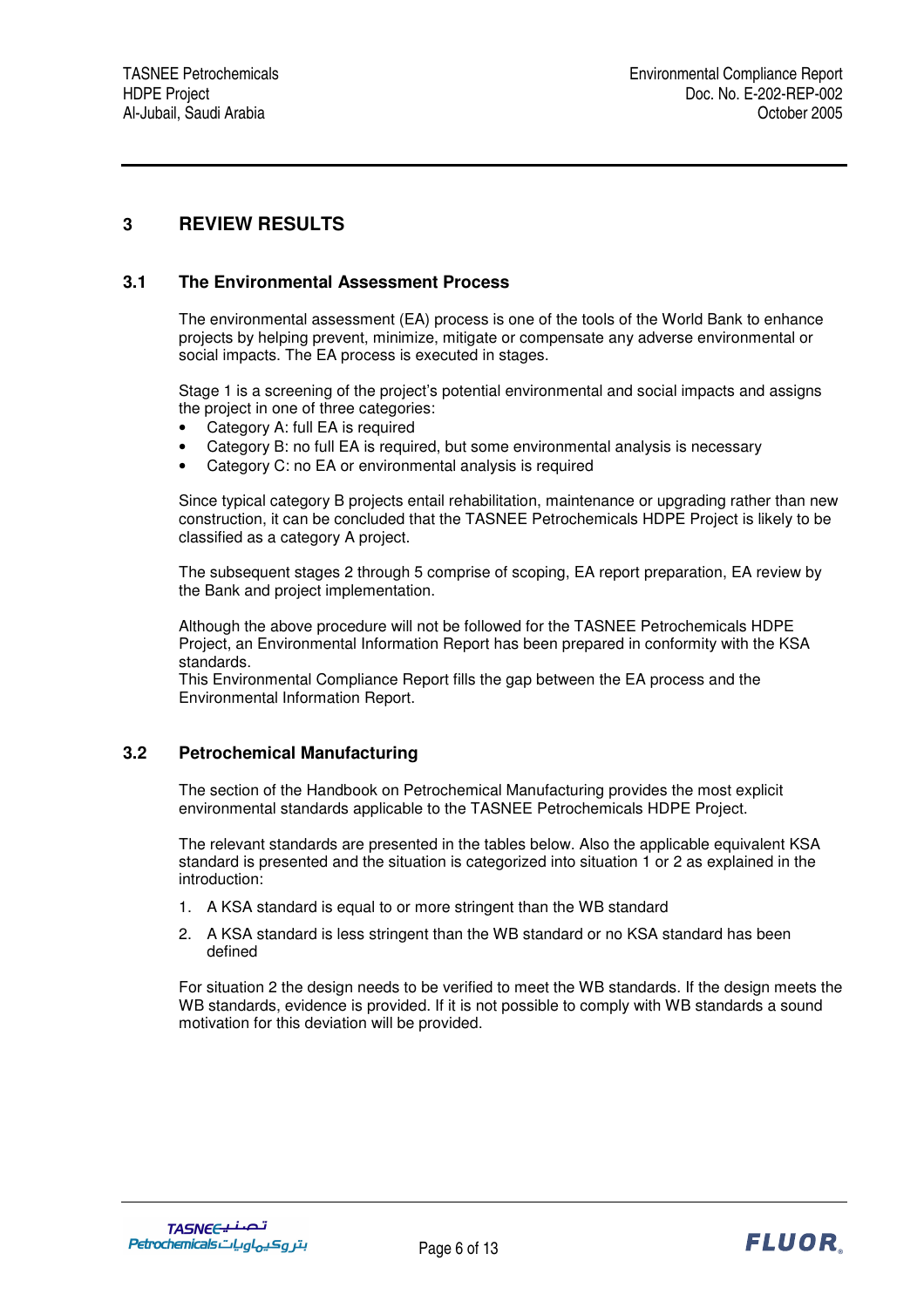## **Pollution Prevention and Control**

| <b>Table 1. Pollution Prevention and Control</b>                                                                                                                                                                              |                                                                                                                                                                                                                                                                                                                                                 |                |                                                                                                                                                                                             |  |  |  |  |
|-------------------------------------------------------------------------------------------------------------------------------------------------------------------------------------------------------------------------------|-------------------------------------------------------------------------------------------------------------------------------------------------------------------------------------------------------------------------------------------------------------------------------------------------------------------------------------------------|----------------|---------------------------------------------------------------------------------------------------------------------------------------------------------------------------------------------|--|--|--|--|
| <b>WB</b> standard                                                                                                                                                                                                            | <b>KSA</b> standard                                                                                                                                                                                                                                                                                                                             | Category       | <b>Remarks</b>                                                                                                                                                                              |  |  |  |  |
|                                                                                                                                                                                                                               | (- = no standard available)                                                                                                                                                                                                                                                                                                                     |                | (- = no remarks)                                                                                                                                                                            |  |  |  |  |
| <b>Reduction of Air Emissions</b>                                                                                                                                                                                             |                                                                                                                                                                                                                                                                                                                                                 |                |                                                                                                                                                                                             |  |  |  |  |
| Minimize leakage of volatile organics<br>from valves, pump glands (through<br>use of mechanical seals), flanges<br>and other process equipment by<br>following good design practices and<br>equipment maintenance procedures. | RCER section 2.8:<br>Design measures for open-ended<br>valves and pressure relief valves (not<br>for other equipment).<br>Equipment maintenance procedure<br>(monitor and repair program)<br>prescribed in detail.                                                                                                                              | $\mathbf{1}$   |                                                                                                                                                                                             |  |  |  |  |
| Use mechanical seals where<br>appropriate.                                                                                                                                                                                    |                                                                                                                                                                                                                                                                                                                                                 | $\mathbf{2}$   | Polymer suspension pumps<br>5P1201 A/B/C, 5P1202 A/B,<br>5P1203 A/B and pumps 5P1301<br>A/B are equipped with double<br>mechanical seals.                                                   |  |  |  |  |
| Minimize losses from storage tanks,<br>product transfer areas and other<br>process areas by adopting methods<br>such as vapor recovery systems and<br>double seals (for floating roof tanks).                                 | RCER section 2.9:<br>Control measures are prescribed for<br>storage tanks depending on tank<br>capacity and true vapor pressure of<br>compound.<br>RCER section 2.10:<br>Vapors generated by loading or<br>unloading VOC's have to be<br>processed by a vapor control system<br>(depending on true vapor pressure of<br>compound and quantity). | 1              |                                                                                                                                                                                             |  |  |  |  |
| Recover catalysts and reduce<br>particulate emissions.                                                                                                                                                                        |                                                                                                                                                                                                                                                                                                                                                 | $\overline{2}$ | Maximum of 13.3 t/a of spent<br>catalyst will be disposed to landfill<br>(RC approved facility).<br>See Table 3 for particulate<br>emissions.                                               |  |  |  |  |
| Reduce nitrogen oxide (NO <sub>x</sub> )<br>emissions by using low- $NOx$ burners.<br>Optimize fuel usage.                                                                                                                    | $\mathbf{r}$                                                                                                                                                                                                                                                                                                                                    | 2              | No burners are used.                                                                                                                                                                        |  |  |  |  |
| Elimination or Reduction of Pollutants                                                                                                                                                                                        |                                                                                                                                                                                                                                                                                                                                                 |                |                                                                                                                                                                                             |  |  |  |  |
| Use nonchrome-based additives in<br>cooling water.                                                                                                                                                                            | ÷,                                                                                                                                                                                                                                                                                                                                              | $\overline{2}$ | Cooling water supply and cooling<br>water return is OSBL. In general,<br>TASNEE does not use chrome-<br>based additives in cooling water.                                                   |  |  |  |  |
| Use long-life catalysts and<br>regeneration to extend the cycle.                                                                                                                                                              | $\overline{\phantom{a}}$                                                                                                                                                                                                                                                                                                                        | $\overline{2}$ | The process sets the type of<br>catalyst.                                                                                                                                                   |  |  |  |  |
| <b>Recycling and Reuse</b>                                                                                                                                                                                                    |                                                                                                                                                                                                                                                                                                                                                 |                |                                                                                                                                                                                             |  |  |  |  |
| Recycle cooling water and treated<br>wastewater to the extent feasible.                                                                                                                                                       |                                                                                                                                                                                                                                                                                                                                                 | $\mathbf{2}$   | A closed cooling water system is<br>provided (supply and return OSBL).<br>Wastewater is sent to the treatment<br>facility of the complex before being<br>sent to the RC treatment facility. |  |  |  |  |
| Recover and reuse spent solvents<br>and other chemicals to the extent<br>feasible.                                                                                                                                            |                                                                                                                                                                                                                                                                                                                                                 | $\mathbf{2}$   | Hexane that is used as dispersing<br>agent is recovered and recycled.<br>From the hexane/mother liquor<br>collection vessel a side stream is<br>sent to the hexane purification unit.       |  |  |  |  |
| <b>Improved Operating Procedures</b>                                                                                                                                                                                          |                                                                                                                                                                                                                                                                                                                                                 |                |                                                                                                                                                                                             |  |  |  |  |
| Segregate process wastewaters from<br>stormwater systems.                                                                                                                                                                     | RCER section 3.6:<br>First flush (30mm) of rainfall to be<br>collected in a dedicated system,<br>additional rainfall may be directed to<br>the RC storm water drainage system.                                                                                                                                                                  | $\mathbf{1}$   | $\overline{\phantom{a}}$                                                                                                                                                                    |  |  |  |  |
| Optimize the frequency of tank and<br>equipment cleaning.                                                                                                                                                                     |                                                                                                                                                                                                                                                                                                                                                 | $\mathbf{2}$   | Tank and equipment cleaning will<br>be minimized to the extent feasible.                                                                                                                    |  |  |  |  |
| Prevent solids and oily wastes from<br>entering the drainage system.                                                                                                                                                          | RCER section 3.6:<br>First flush (30mm) of rainfall to be<br>collected in a dedicated system.                                                                                                                                                                                                                                                   | $\mathbf{1}$   |                                                                                                                                                                                             |  |  |  |  |

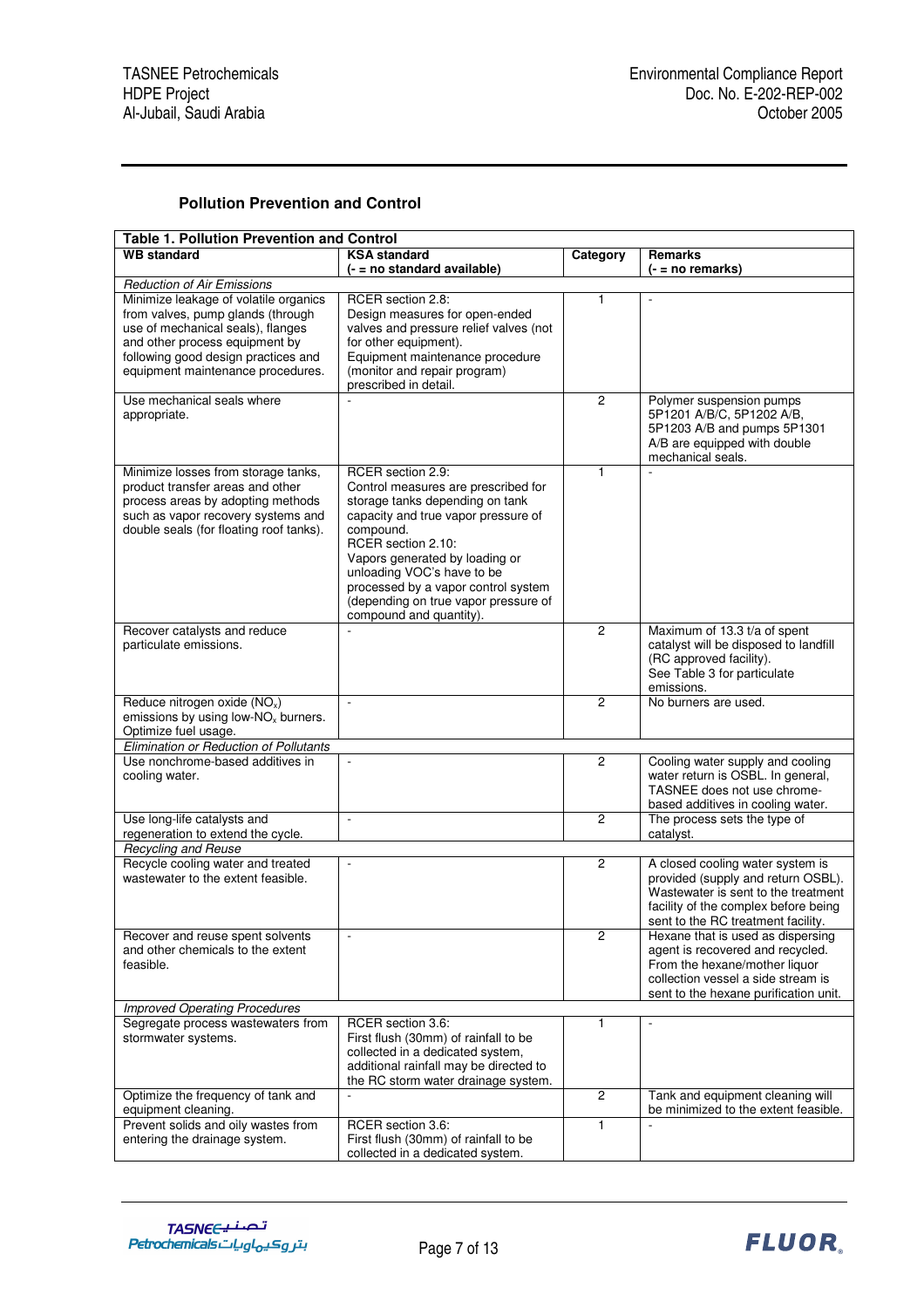| <b>Table 1. Pollution Prevention and Control</b>                       |                               |          |                                                                                                                                                           |  |  |
|------------------------------------------------------------------------|-------------------------------|----------|-----------------------------------------------------------------------------------------------------------------------------------------------------------|--|--|
| <b>WB standard</b>                                                     | <b>KSA standard</b>           | Category | Remarks                                                                                                                                                   |  |  |
|                                                                        | $(-$ = no standard available) |          | $( - = no$ remarks)                                                                                                                                       |  |  |
| Establish and maintain an emergency<br>preparedness and response plan. |                               |          | <b>TASNEE Petrochemicals already</b><br>has an emergency response plan,<br>which will be adjusted to<br>incorporate the additional units as<br>necessary. |  |  |

## **Target Pollution Loads**

| <b>Table 2. Target Pollution Loads</b> |                                        |          |                                     |  |  |  |
|----------------------------------------|----------------------------------------|----------|-------------------------------------|--|--|--|
| <b>WB</b> standard                     | <b>KSA</b> standard                    | Category | <b>Remarks</b>                      |  |  |  |
|                                        | (- = no standard available)            |          | (- = no remarks)                    |  |  |  |
| A good practice target for             |                                        | 2        | This facility has no continuous VOC |  |  |  |
| petrochemical complex is to reduce     |                                        |          | emissions. VOC emissions from       |  |  |  |
| total organic emissions (including     |                                        |          | discontinuous vents and fugitive    |  |  |  |
| VOC's) from the process units to       |                                        |          | emissions are expected to be well   |  |  |  |
| 0.6% of the throughput.                |                                        |          | below 0.6% of throughput.           |  |  |  |
| Vapor recovery systems to control      | RCER section 2.9:                      |          |                                     |  |  |  |
| losses of VOC's from storage tanks     | Control measures are prescribed for    |          |                                     |  |  |  |
| and loading areas should achieve       | storage tanks depending on tank        |          |                                     |  |  |  |
| close to 100% recovery.                | capacity and true vapor pressure of    |          |                                     |  |  |  |
|                                        | compound.                              |          |                                     |  |  |  |
|                                        | RCER section 2.10:                     |          |                                     |  |  |  |
|                                        | Control efficiency of at least 95% for |          |                                     |  |  |  |
|                                        | VOC loading or unloading vapor         |          |                                     |  |  |  |
|                                        | control systems.                       |          |                                     |  |  |  |

#### **Treatment Technologies – Air Emissions**

| <b>Table 3. Air Emissions</b> |                    |                                                                     |          |                                                         |  |  |
|-------------------------------|--------------------|---------------------------------------------------------------------|----------|---------------------------------------------------------|--|--|
| <b>Parameter</b>              | <b>WB</b> standard | <b>KSA standard</b><br>$(-$ = no standard<br>available)             | Category | <b>Remarks</b><br>$( - = no$ remarks)                   |  |  |
| Particulate matter            | 20 mg/ $Nm3$       | Boilers and furnaces:<br>180 mg/dscm<br>Incinerators:<br>34 mg/dscm | 2        | No combustion sources. All stacks<br>are process vents. |  |  |
| Nitrogen oxides               | 300 mg/ $Nm^3$     | Boilers and furnaces:<br>86 ng/J<br>Incinerators:                   |          | No combustion sources. All stacks<br>are process vents. |  |  |
| Sulfur oxides                 | 500 mg/Nm $3$      | Boilers and furnaces:<br>340 ng/J<br>Incinerators:<br>50 mg/dscm    | 2        | No combustion sources. All stacks<br>are process vents. |  |  |

#### **Treatment Technologies – Liquid Effluents**

WB effluent requirements are for direct discharge to surface water. Therefore, comparison is made with the KSA standards for direct discharge to coastal waters (RCER Table 3C). However, for this project wastewater is discharged to the central wastewater treatment facility operated by the Royal Commission. For the effluent standards applicable for this project (RCER Table 3B), no comparable WB standards are available.

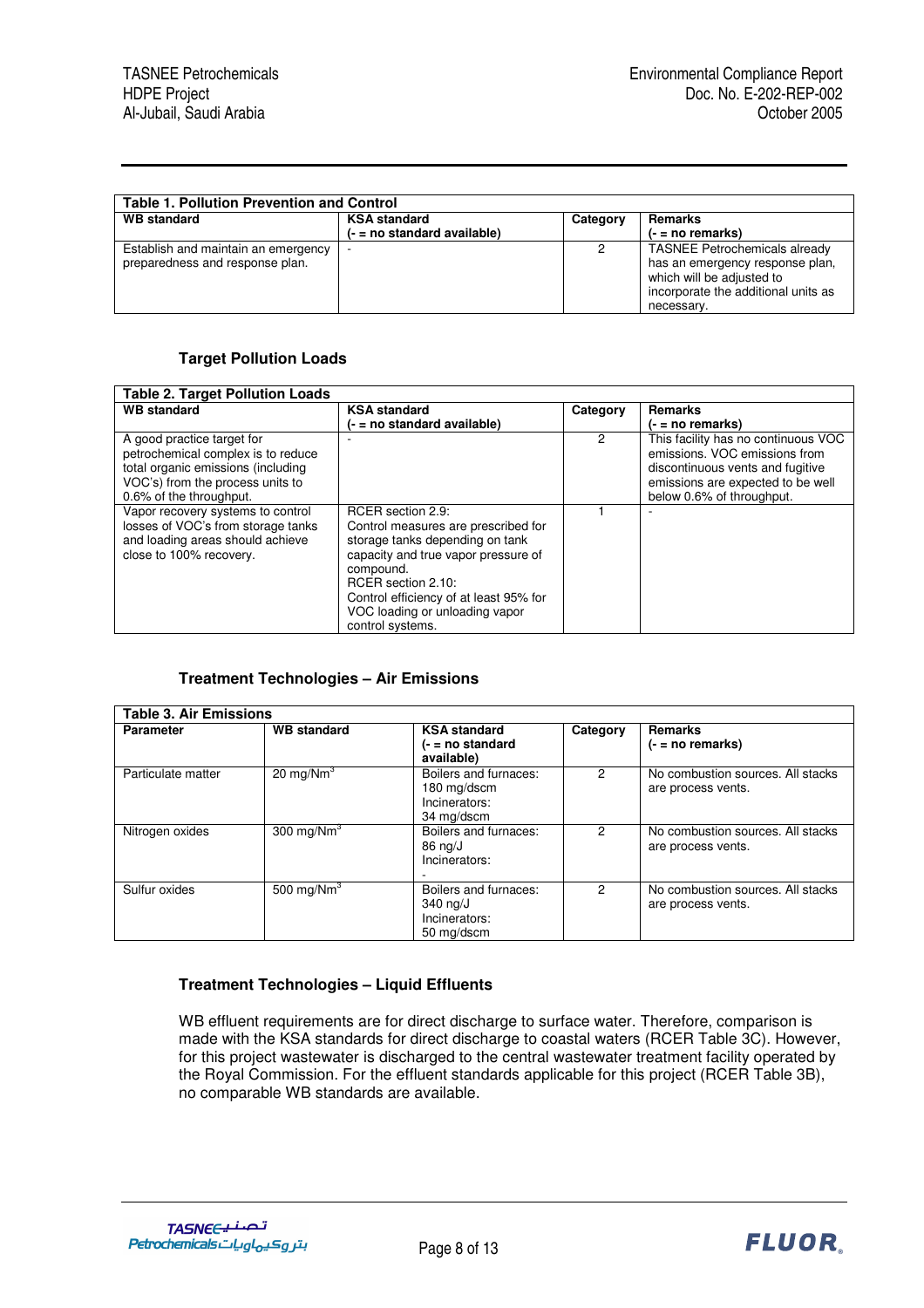| Table 4. Liquid Effluents - For Information Only |                                         |                                  |                |                                                                                           |  |
|--------------------------------------------------|-----------------------------------------|----------------------------------|----------------|-------------------------------------------------------------------------------------------|--|
| <b>Parameter</b>                                 | <b>WB</b> standard                      | <b>KSA standard</b>              | Category       | <b>Remarks</b>                                                                            |  |
|                                                  | (in mg/l, except pH<br>and temperature) | $(-$ = no standard<br>available) |                | $(- = no$ remarks)                                                                        |  |
| рH                                               | $6 - 9$                                 | $6 - 9$                          |                | ٠                                                                                         |  |
| <b>BOD</b>                                       | 30                                      | 25                               |                | ٠                                                                                         |  |
| COD                                              | 150                                     | 150                              |                | $\overline{\phantom{a}}$                                                                  |  |
| TSS                                              | 30                                      | 40                               | 2              | $\sim$                                                                                    |  |
| Oil and grease                                   | 10                                      | 15                               | 2              | $\overline{\phantom{a}}$                                                                  |  |
| Cadmium                                          | 0.1                                     | 0.05                             |                | ٠                                                                                         |  |
| Chromium                                         | (hexavalent)<br>0.1                     | $1.0$ (total)                    | 2              | ٠                                                                                         |  |
| Copper                                           | 0.5                                     | 0.5                              |                | $\overline{\phantom{a}}$                                                                  |  |
| Phenol                                           | 0.5                                     |                                  | 2              |                                                                                           |  |
| Benzene                                          | 0.05                                    | ٠                                | $\overline{2}$ | Pre-treatment standard for<br>discharge to RC central treatment<br>facilities: 0.134 mg/l |  |
| Vinyl chloride                                   | 0.05                                    | ٠                                | $\mathfrak{p}$ | Pre-treatment standard for<br>discharge to RC central treatment<br>facilities: 0.172 mg/l |  |
| Sulfide                                          |                                         | 0.1                              |                | $\overline{\phantom{a}}$                                                                  |  |
| Nitrogen (total)                                 | 10                                      | 10                               |                | $\blacksquare$                                                                            |  |
| Temperature increase                             | $\leq 3^{\circ}C$                       | 10                               | 2              |                                                                                           |  |

#### **Treatment Technologies – Solid Wastes and Sludges**

| <b>Table 5. Solid Wastes and Sludges</b>                                                                                |                                                    |          |                                                                        |  |  |
|-------------------------------------------------------------------------------------------------------------------------|----------------------------------------------------|----------|------------------------------------------------------------------------|--|--|
| <b>WB</b> standard                                                                                                      | <b>KSA</b> standard<br>(- = no standard available) | Category | <b>Remarks</b><br>$( - = no$ remarks)                                  |  |  |
| Combustion of toxic organics is<br>considered an effective treatment<br>technology for petrochemical organic<br>wastes. |                                                    | 2        | No toxic organics are produced.                                        |  |  |
| Spent catalysts are generally sent<br>back to the suppliers.                                                            |                                                    | 2        | Maximum of 13.3 t/a of spent<br>catalyst will be disposed to landfill. |  |  |
| Wherever possible, generation of<br>sludges should be minimized.                                                        |                                                    |          | No sludge will be produced.                                            |  |  |
| Sludges must be treated to reduce<br>toxic organics to nondetectable<br>levels.                                         |                                                    |          | No sludge will be produced.                                            |  |  |
| Wastes containing toxic metals<br>should be stabilized before disposal.                                                 |                                                    | 2        | No wastes containing toxic metals<br>will be produced.                 |  |  |

#### **Ambient Noise**

| Table 6. Maximum allowable noise load      |                    |                                                         |          |                                                  |  |  |  |
|--------------------------------------------|--------------------|---------------------------------------------------------|----------|--------------------------------------------------|--|--|--|
| Receptor                                   | <b>WB</b> standard | <b>KSA</b> standard<br>$(-$ = no standard<br>available) | Category | <b>Remarks</b><br>$(- = no$ remarks)             |  |  |  |
| Residential daytime<br>$(07:00 - 22:00)$   | 55 $dB(A)$         | 50 $dB(A)$                                              |          | No residential area located near the<br>facility |  |  |  |
| Residential nighttime<br>$(22:00 - 07:00)$ | 45 dB(A)           | 50 $dB(A)$                                              | 0        | No residential area located near the<br>facility |  |  |  |
| Industrial                                 | 70 dB(A)           | 75 dB(A)                                                | 2        |                                                  |  |  |  |

The facility will be located within an industrial area and the location of the nearest residential area is approximately 5 km.

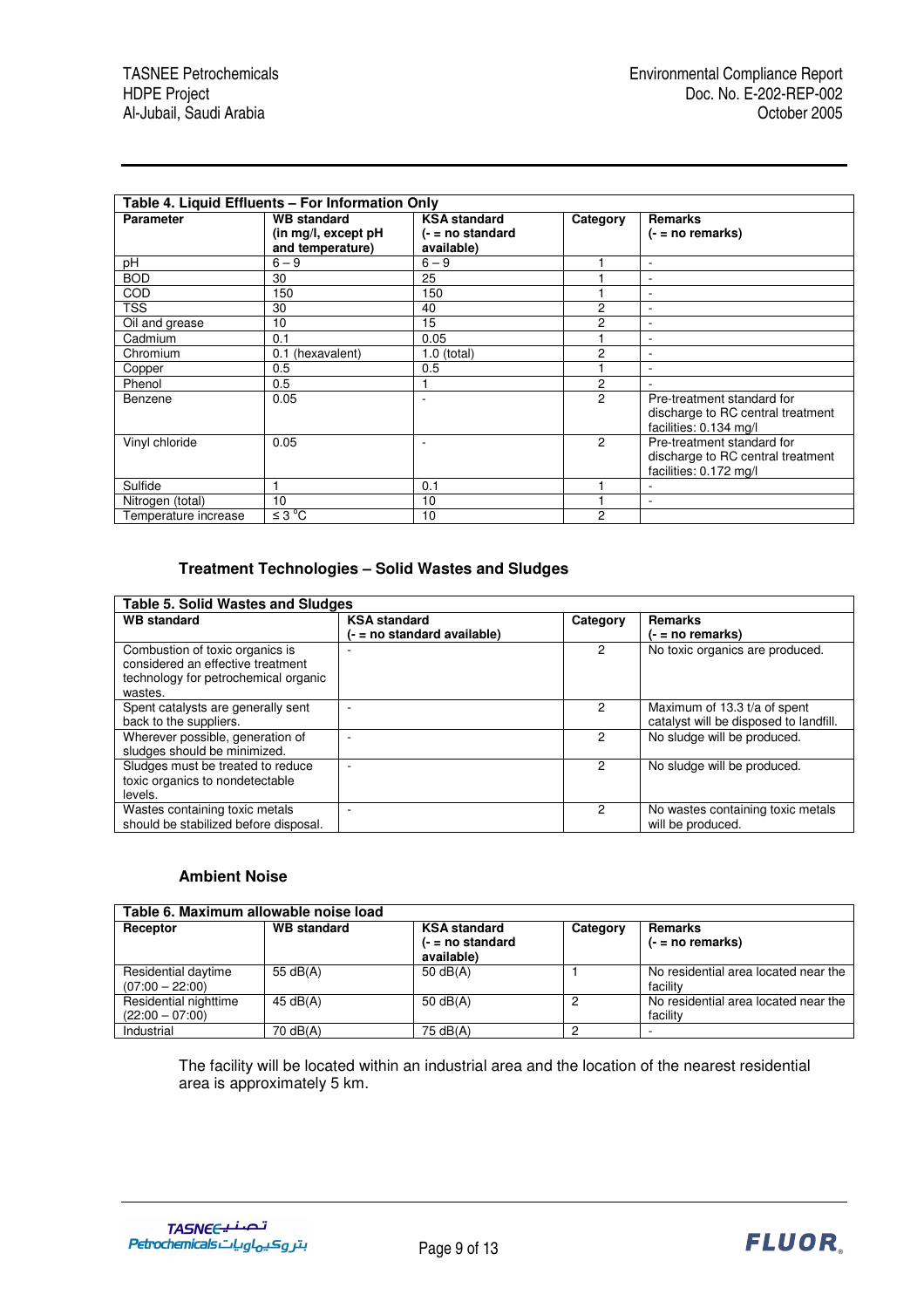## **Monitoring and Reporting**

| <b>Table 7. Monitoring and Reporting</b> |                                          |                |                                   |  |  |  |  |
|------------------------------------------|------------------------------------------|----------------|-----------------------------------|--|--|--|--|
| <b>WB</b> standard                       | <b>KSA</b> standard                      | Category       | Remarks                           |  |  |  |  |
|                                          | (- = no standard available)              |                | $(- = no$ remarks)                |  |  |  |  |
| Air emissions from stacks should be      | RCER Table 2D:                           | $\overline{c}$ | Only process vents within this    |  |  |  |  |
| visually monitored for opacity at least  | Opacity should be monitored              |                | facility.                         |  |  |  |  |
| once every eight hours.                  | continuously for combustion devices      |                |                                   |  |  |  |  |
|                                          | >73MW heat input capacity.               |                |                                   |  |  |  |  |
| Annual emissions monitoring of           | RCER section 2.5:                        | $\overline{c}$ | There are no combustion sources   |  |  |  |  |
| combustion sources should be             | The operator of a facility shall         |                | within this facility.             |  |  |  |  |
| carried out for sulfur oxides, nitrogen  | undertake annual stack emission          |                |                                   |  |  |  |  |
| oxides and relevant organics, with       | testing of the following point sources:  |                |                                   |  |  |  |  |
| fuel sulfur content and excess           | a. Affected sources that, before the     |                |                                   |  |  |  |  |
| oxygen maintained at acceptable          | use of emission abatement                |                |                                   |  |  |  |  |
| levels during normal operations.         | equipment, have the potential to emit    |                |                                   |  |  |  |  |
|                                          | more than 100 t/y of any air pollutant   |                |                                   |  |  |  |  |
|                                          | listed in Table 2A;                      |                |                                   |  |  |  |  |
|                                          | b. Affected sources that, before the     |                |                                   |  |  |  |  |
|                                          | use of emission abatement                |                |                                   |  |  |  |  |
|                                          | equipment, have the potential to emit    |                |                                   |  |  |  |  |
|                                          | more than 10 t/y of any hazardous air    |                |                                   |  |  |  |  |
|                                          | pollutant listed in Table 2C;            |                |                                   |  |  |  |  |
|                                          | c. Affected sources combusting           |                |                                   |  |  |  |  |
|                                          | hazardous materials.                     |                |                                   |  |  |  |  |
|                                          | The operator shall at a minimum          |                |                                   |  |  |  |  |
|                                          | measure for the applicable               |                |                                   |  |  |  |  |
|                                          | parameters that are regulated in         |                |                                   |  |  |  |  |
|                                          | Table 2B for the affected sources at     |                |                                   |  |  |  |  |
|                                          | the facility.                            |                |                                   |  |  |  |  |
|                                          | RCER section 2.6:                        |                |                                   |  |  |  |  |
|                                          | Operators of all point sources listed    |                |                                   |  |  |  |  |
|                                          | in Table 2D (includes gas turbines,      |                |                                   |  |  |  |  |
|                                          | combustion devices and hazardous         |                |                                   |  |  |  |  |
|                                          | waste incinerators) shall install        |                |                                   |  |  |  |  |
|                                          | appropriate continuous emission          |                |                                   |  |  |  |  |
|                                          | monitoring systems.                      |                |                                   |  |  |  |  |
| Leakages should be visually checked      | RCER section 2.8:                        | $\overline{2}$ | Leakages are regularly checked    |  |  |  |  |
| every eight hours and at least once a    | The operator of a facility shall monitor |                | visually by the operators.        |  |  |  |  |
| week using leak detection equipment.     | all effected components in VOC           |                | Monitoring of VOC emissions is    |  |  |  |  |
|                                          | service or in organic HAP service on     |                | conducted according to RCER.      |  |  |  |  |
|                                          | a minimum of semi-annual basis.          |                |                                   |  |  |  |  |
|                                          | Following two consecutive semi-          |                |                                   |  |  |  |  |
|                                          | annual leak detection periods when       |                |                                   |  |  |  |  |
|                                          | the number of leaking components is      |                |                                   |  |  |  |  |
|                                          | found to be less than 2% of the total,   |                |                                   |  |  |  |  |
|                                          | the operator revert to annual leak       |                |                                   |  |  |  |  |
|                                          | detection monitoring.                    |                |                                   |  |  |  |  |
|                                          | Less frequent monitoring of difficult or |                |                                   |  |  |  |  |
|                                          | unsafe to monitor components shall       |                |                                   |  |  |  |  |
|                                          | be permitted as determined by the        |                |                                   |  |  |  |  |
|                                          | operator, subject to verification and    |                |                                   |  |  |  |  |
|                                          | approval by the Royal Commission.        |                |                                   |  |  |  |  |
| Liquid effluents should be monitored     | RCER section 3.12:                       | $\overline{2}$ | No direct discharge of liquid     |  |  |  |  |
| at least once every eight hours for all  | The operator of a facility shall         |                | effluents outside the facility of |  |  |  |  |
| the parameters cited except metals,      | undertake effluent and discharge         |                | <b>TASNEE Petrochemicals.</b>     |  |  |  |  |
| which should be monitored at least       | monitoring of all sources prior to their |                |                                   |  |  |  |  |
| monthly.                                 | discharge to either the Industrial       |                |                                   |  |  |  |  |
|                                          | Wastewater Treatment Plant,              |                |                                   |  |  |  |  |
|                                          | seawater cooling canals, drainage        |                |                                   |  |  |  |  |
|                                          | ditches, the Harbor or the Arabian       |                |                                   |  |  |  |  |
|                                          | Gulf.                                    |                |                                   |  |  |  |  |
| Each shipment of solid waste going       | RCER section 5.2:                        | 1              | $\overline{\phantom{a}}$          |  |  |  |  |
| for disposal should be monitored for     | Before transportation of hazardous       |                |                                   |  |  |  |  |
| toxics.                                  | and non-hazardous industrial waste       |                |                                   |  |  |  |  |
|                                          | the generator shall complete a waste     |                |                                   |  |  |  |  |
|                                          | manifest containing compositional        |                |                                   |  |  |  |  |
|                                          | data.                                    |                |                                   |  |  |  |  |

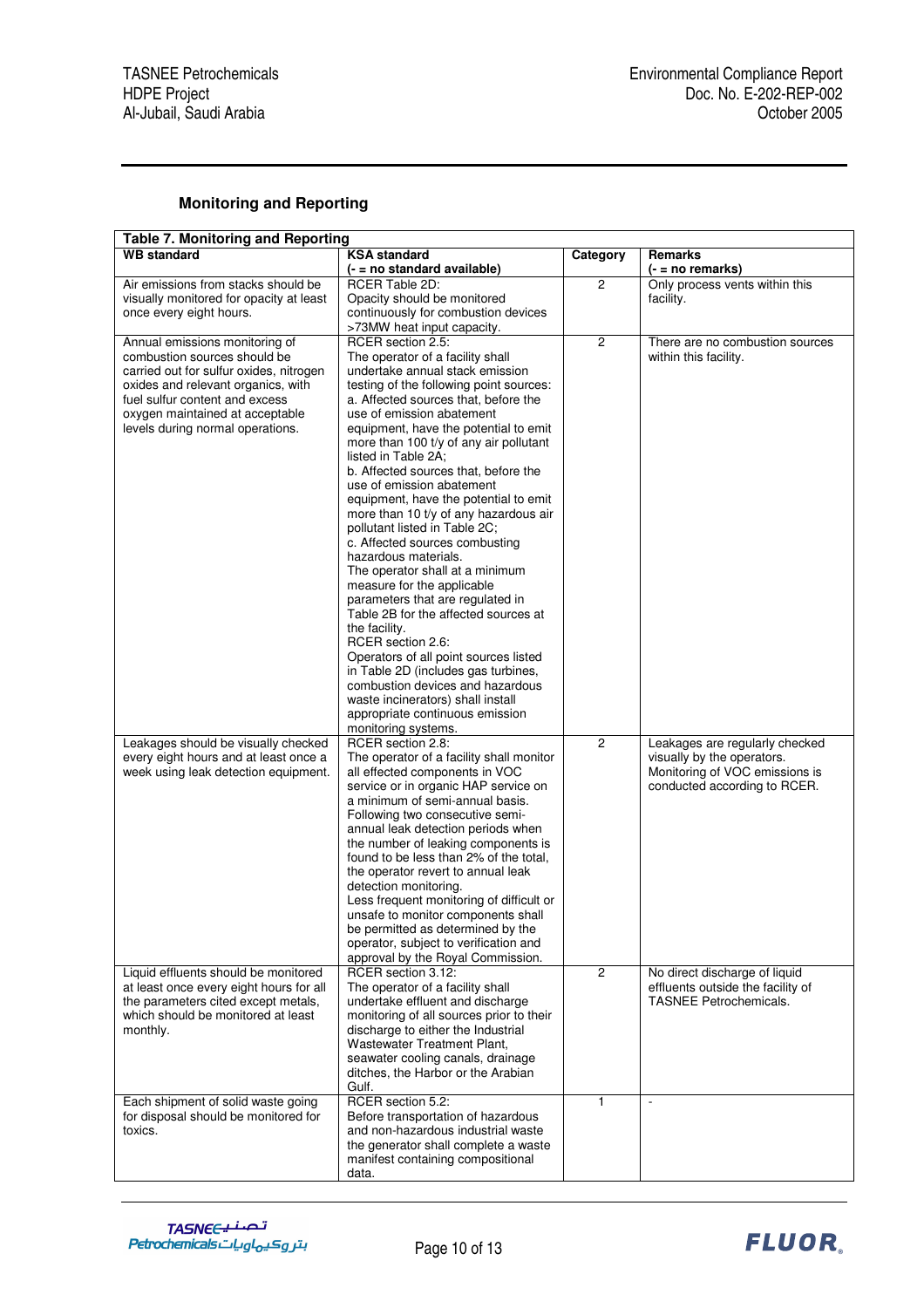| <b>Table 7. Monitoring and Reporting</b>                                                                                                                                                                                                                                                                                                                         |                                                                                               |                                                                                                                                                                                                                                                           |
|------------------------------------------------------------------------------------------------------------------------------------------------------------------------------------------------------------------------------------------------------------------------------------------------------------------------------------------------------------------|-----------------------------------------------------------------------------------------------|-----------------------------------------------------------------------------------------------------------------------------------------------------------------------------------------------------------------------------------------------------------|
| <b>KSA</b> standard                                                                                                                                                                                                                                                                                                                                              | Category                                                                                      | <b>Remarks</b>                                                                                                                                                                                                                                            |
| (- = no standard available)                                                                                                                                                                                                                                                                                                                                      |                                                                                               | $( - = no$ remarks)                                                                                                                                                                                                                                       |
| RCER section 2.6:<br>The operator of continuous air<br>monitoring systems shall submit a<br>report electronically to the Royal<br>Commission every six months,<br>including the actual monitoring data<br>with results of statistical analysis and<br>an explanation for the occasions<br>when the source emission standards<br>were exceeded and the corrective | $\overline{2}$                                                                                | This facility only has fugitive<br>emissions and emissions from<br>process vents. All fugitive VOC<br>emissions are monitored bi-<br>annually and leaking equipment is<br>replaced or repaired within 15 days.<br>Process vents will not be<br>monitored. |
| RCER section 8.3:                                                                                                                                                                                                                                                                                                                                                |                                                                                               | ٠                                                                                                                                                                                                                                                         |
|                                                                                                                                                                                                                                                                                                                                                                  |                                                                                               |                                                                                                                                                                                                                                                           |
| RCER section 8.2:<br>The operator of a facility shall submit<br>periodic monitoring reports in<br>accordance with any monitoring<br>schedules developed in conjunction<br>with the Environmental Permit to<br>Operate.<br>The operator of a facility shall submit<br>to the Royal Commission all relevant<br>reports and at the specific frequency               |                                                                                               | $\overline{a}$                                                                                                                                                                                                                                            |
|                                                                                                                                                                                                                                                                                                                                                                  | action taken to prevent recurrence.<br>Recordkeeping requirements.<br>referenced in Table 8A. |                                                                                                                                                                                                                                                           |

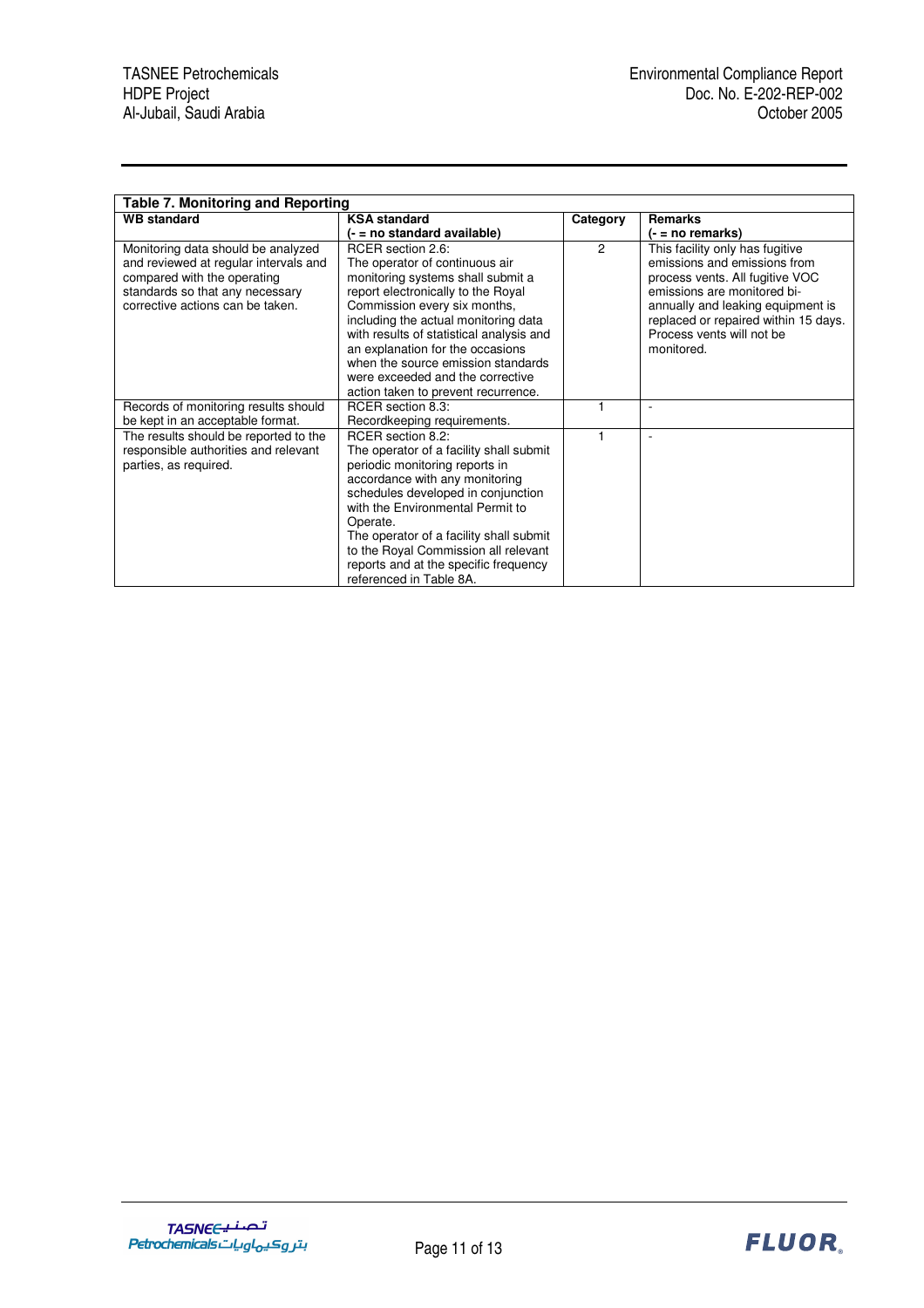## **4 CONCLUSIONS**

This report describes the results of a review of the World Bank Group (WB) and the Kingdom of Saudi Arabia (KSA) environmental standards and how these standards are incorporated into the design of the TASNEE Petrochemicals HDPE Project.

Applicable WB standards have been tabled together with the KSA standards. In those cases where WB standards have been defined and either less stringent or no KSA standards are defined, the design approach has been reported.

For the TASNEE Petrochemicals HDPE Project an Environmental Information Report (EIR) has been prepared in conformity with the KSA standards. Since the EIR does not follow the WB procedure for the Environmental Assessment (EA) process, this Environmental Compliance Report has been prepared to fill the gap between the EIR and the EA process.

The comparison between the relevant standards of the WB, KSA and the plant design approach shows that in general either the KSA standards meet the WB standards or that the design approach meets the WB standards.